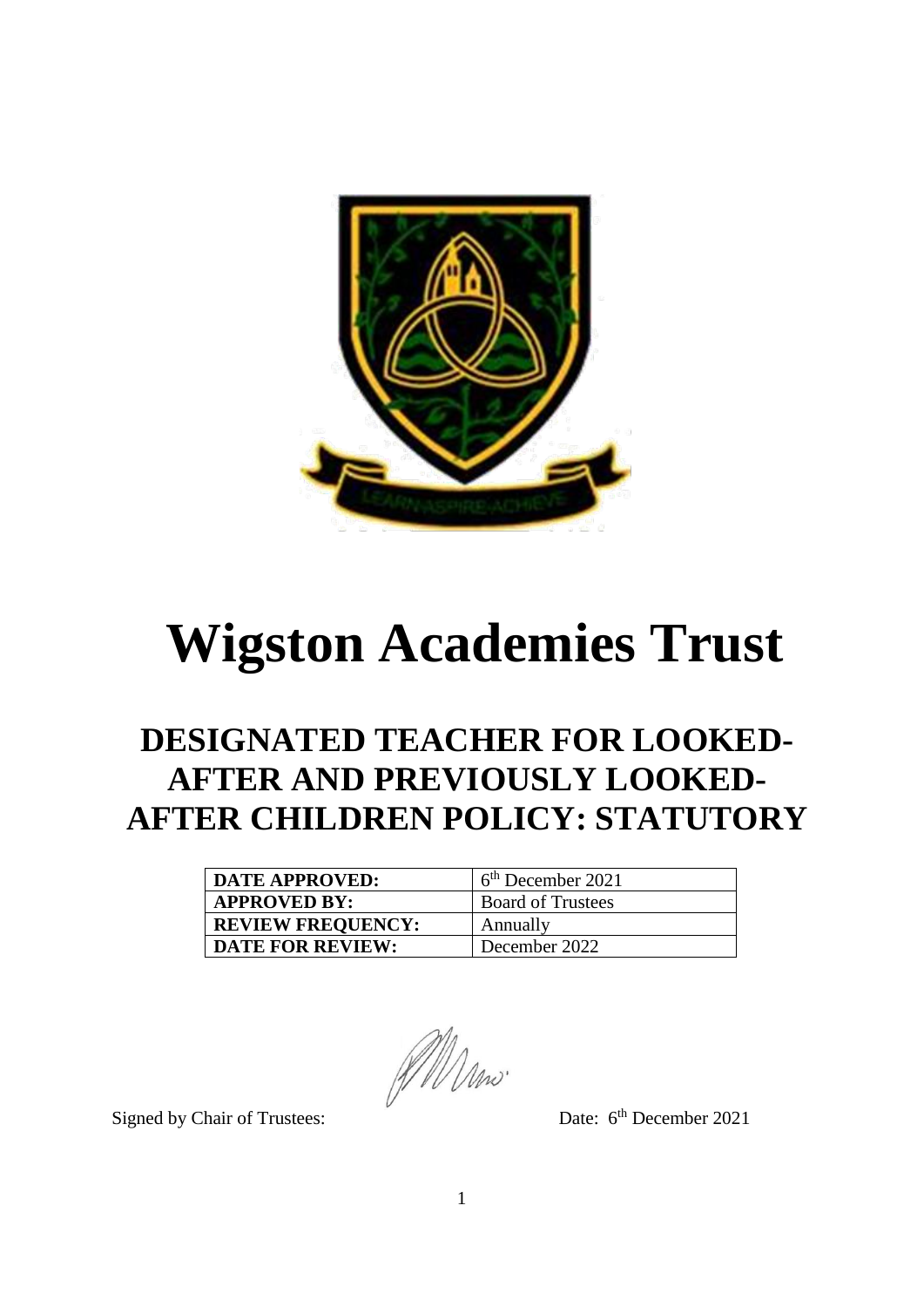# **CONTENTS:**

- **1. Introduction**
- **2. Aims**
- **3**. R**oles and responsibilities of the designated teacher**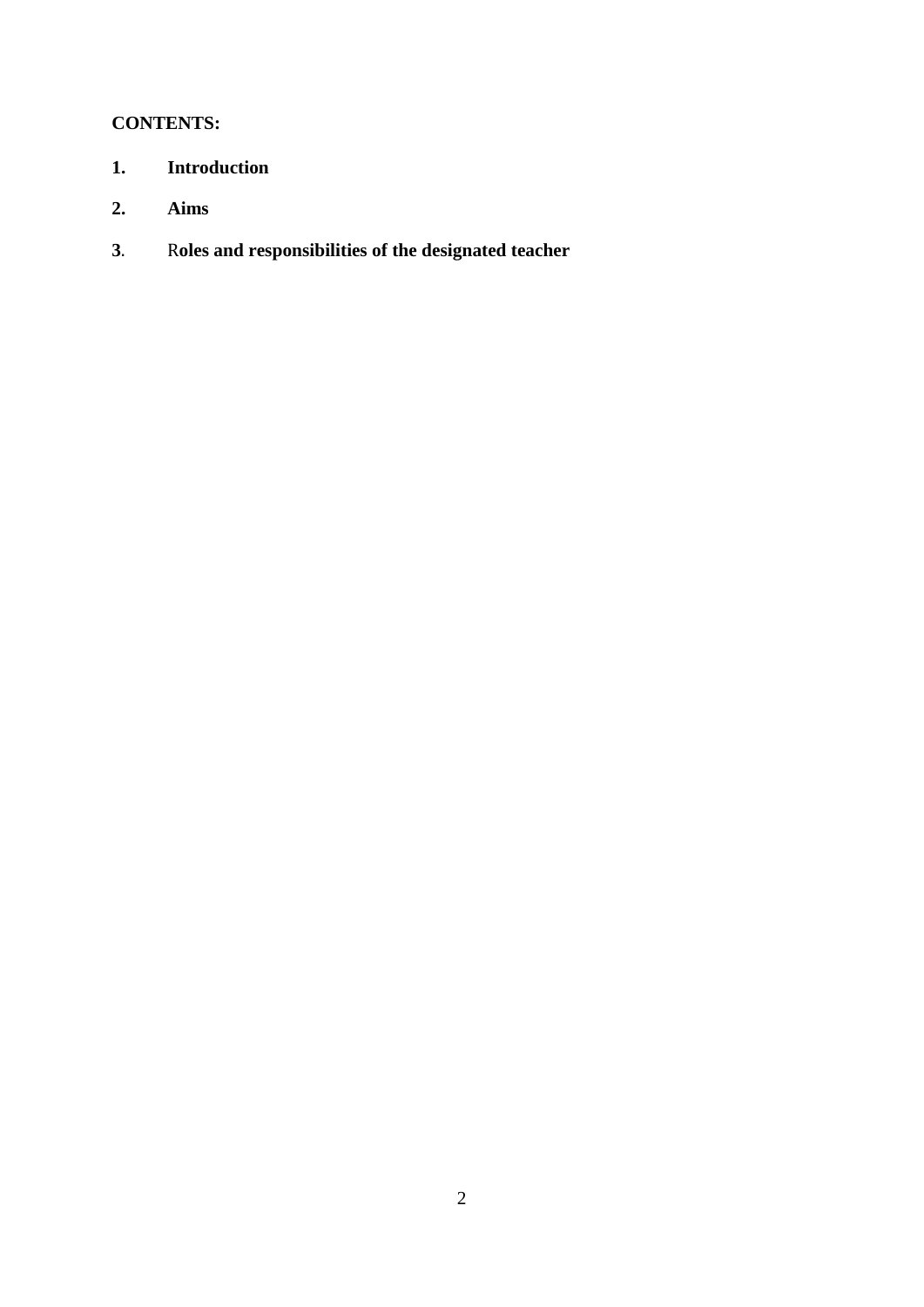# **1 INTRODUCTION**

Wigston Academies Trust recognises the special circumstances that individual looked after and previously looked after students find themselves in, and the importance of having a designated member of the teaching staff who will lead on promoting the educational achievement of this particular group of students.

## **2 AIMS**

The designated teacher for looked after and previously looked after children will take a leadership role in promoting the educational achievement of every looked after and previously looked after student on our schools' rolls, and ensuring that their personal, emotional and academic needs are prioritised.

They will also be the central point of initial contact within the school for the external agencies working with these students.

They will be chosen based on their expertise in understanding the needs of this group of students and should be someone who can offer some continuity to the role so that the students can progress through the school with their on-going support and knowledge of and insight into their circumstances.

### **3.1 ROLES AND RESPONSIBILITIES OF THE DESIGNATED TEACHER**

The designated teacher will be expected to support looked after and previously looked after

children in a number of key areas.

### **3. 2 Ethos and Culture**

The designated teacher should contribute to the development and review of whole-school policies and procedures so that they do not unintentionally put looked after and previously looked after students at a disadvantage (for example, procedures such as induction and transition).

They should promote a culture in which looked after and previously looked after children are:

- Prioritised for academic support
- Encouraged to actively participate in school life
- Supported to succeed and aspire to further and higher education or highly skilled jobs
- Able to take ownership of their learning and have opportunities to discuss their progress
- Able to discuss difficult issues (such as SEN, bullying, attendance) in a frank manner.

#### **3.3 Teaching and Learning**

The designated teacher should set high expectations of looked after and previously looked after students' learning, and ensure teachers set targets that accelerate progress

They should advise teachers on differentiated teaching strategies appropriate for looked after or previously looked after children.